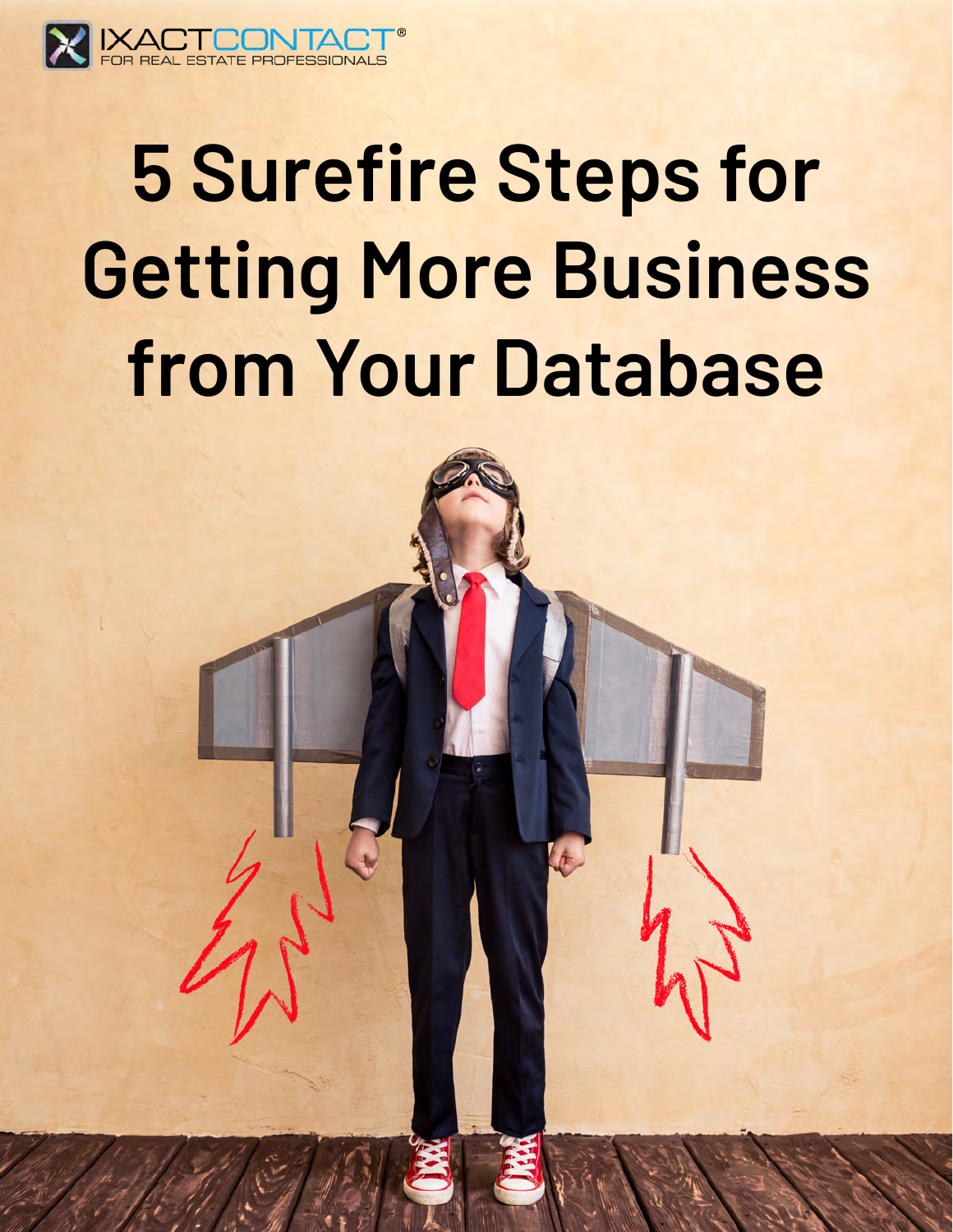# **Introduction**

Like many REALTORS®, you probably have some sort of contact list, but you're not really sure how to use that list to grow your business. Perhaps you have a contact list in Microsoft Outlook or Google Gmail, but it's really just a glorified address book. You've heard about how successful agents leverage their contact database to generate leads, encourage referrals, and build a loyal clientele, but you're not clear on exactly how to go about doing this. If this sounds like you, read on! This eBook will show you the specific steps you need to take in order to become a master in effective contact management.



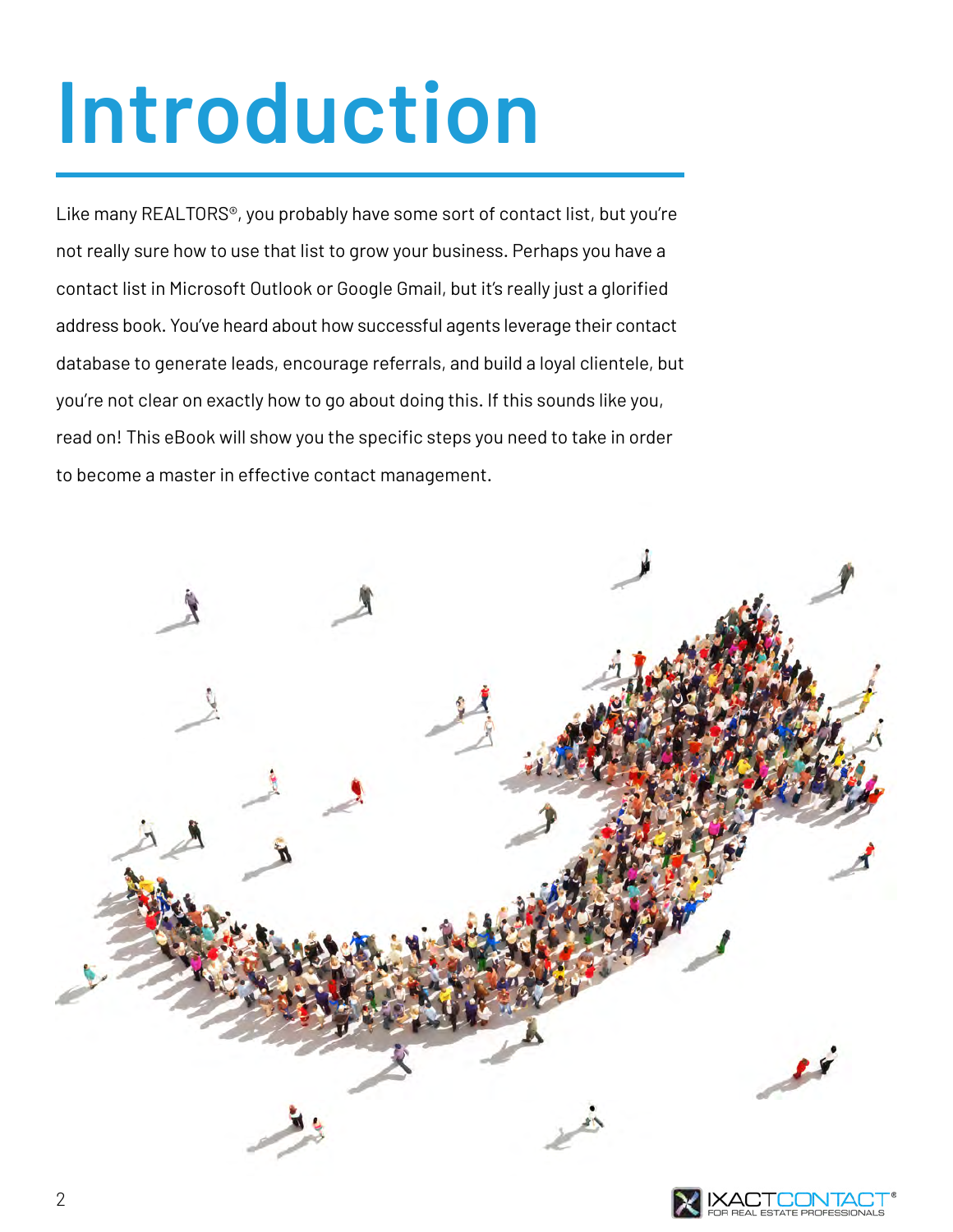# **1. Begin Using a Real Estate CRM System**

A good real estate CRM (Customer Relationship Management) system is the cornerstone to effective contact management and managing your sphere of influence (SOI). Your CRM needs to be tailored to real estate, which is why Outlook and Gmail, for example, are not sufficient. With a real estate specific CRM, you can effectively manage not only your contacts, but also your listings, and you can send pre-written marketing communication pieces that have been designed for your business. Not only that, there are many other benefits to working with a real estate CRM as you'll see below.

### **What to Look For in a Real Estate CRM:**

#### **Comprehensive contact management**

A good real estate CRM lets you create rich contact profiles that include REALTOR®-specific fields, such as mortgage details, birthdates, family members, interests, lead sources, and referrals. These fields are essential for building and maintaining lasting relationships with those in your database.

Also, ensure that your CRM automatically captures your leads from anywhere on the web, and will auto assign these leads to a targeted drip email nurture campaign.





### **Powerful email marketing**

A leading edge real estate CRM should include email marketing capabilities such as a professionally designed and written real estate e-Newsletter, drip marketing campaigns for buyer leads, seller leads, FSBOs, and more. Your CRM should provide you with a variety of email templates, including Just Listed and Just Sold e-Flyers, e-Greeting cards for holidays, birthdays, and more, and Email Campaign Reporting to identify the hot leads hiding in your database.

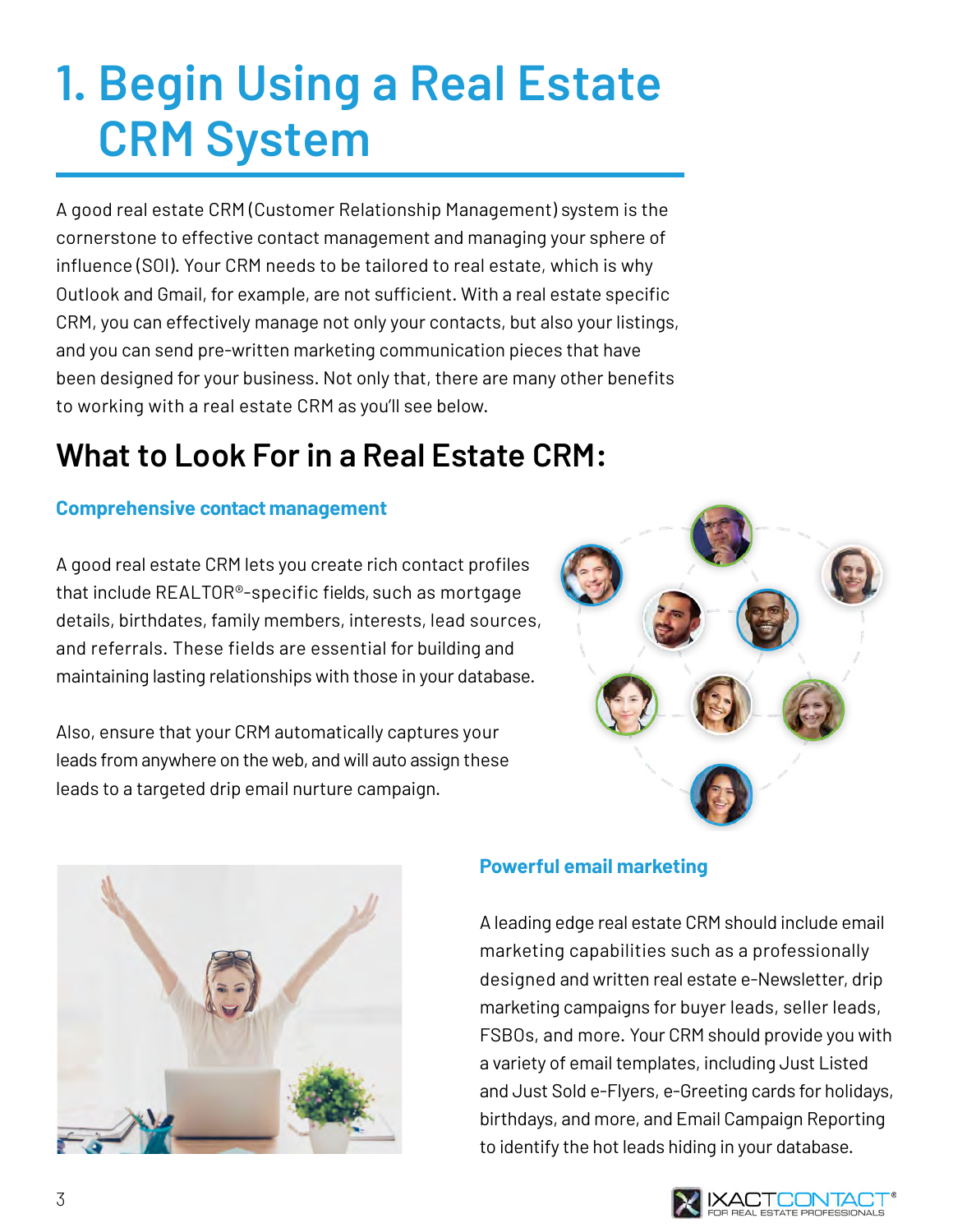#### **Fully-featured transaction management**

Be sure that your CRM has features to manage all of your transactions, generate service reports, record notes about listings, list property details, manage offers, key dates and third parties, track commissions, and keep track of your showings. These transaction management features are essential for staying organized.

As well, your CRM should include listing and closing Activity Plans which will remind you to perform the key activities that drive the listing or closing to completion so that no detail falls through the cracks. It's like having your own virtual assistant.





#### **Mobility and Synchronization**

You're not chained to a desk, so your CRM can't be either. It needs to be with you wherever you go — on your computer, tablet, and smartphone.

IXACT Contact's Mobile App makes it easy to respond to leads, keep in touch with key contacts, and stay on top of all your tasks and appointments from anywhere. It's one tap to make a call or send an email or text, and another tap to make a note or create a follow-up task.

IXACT Contact's CRM App is like having a personal assistant in your pocket!

But what about Gmail and Outlook - where do they fit in? No one whants to maintain multiple databses, so synchronization is key. Your real estate CRM has to sync in real time with Google Apps using Google Sync, and also with Outlook and Mac Applications.

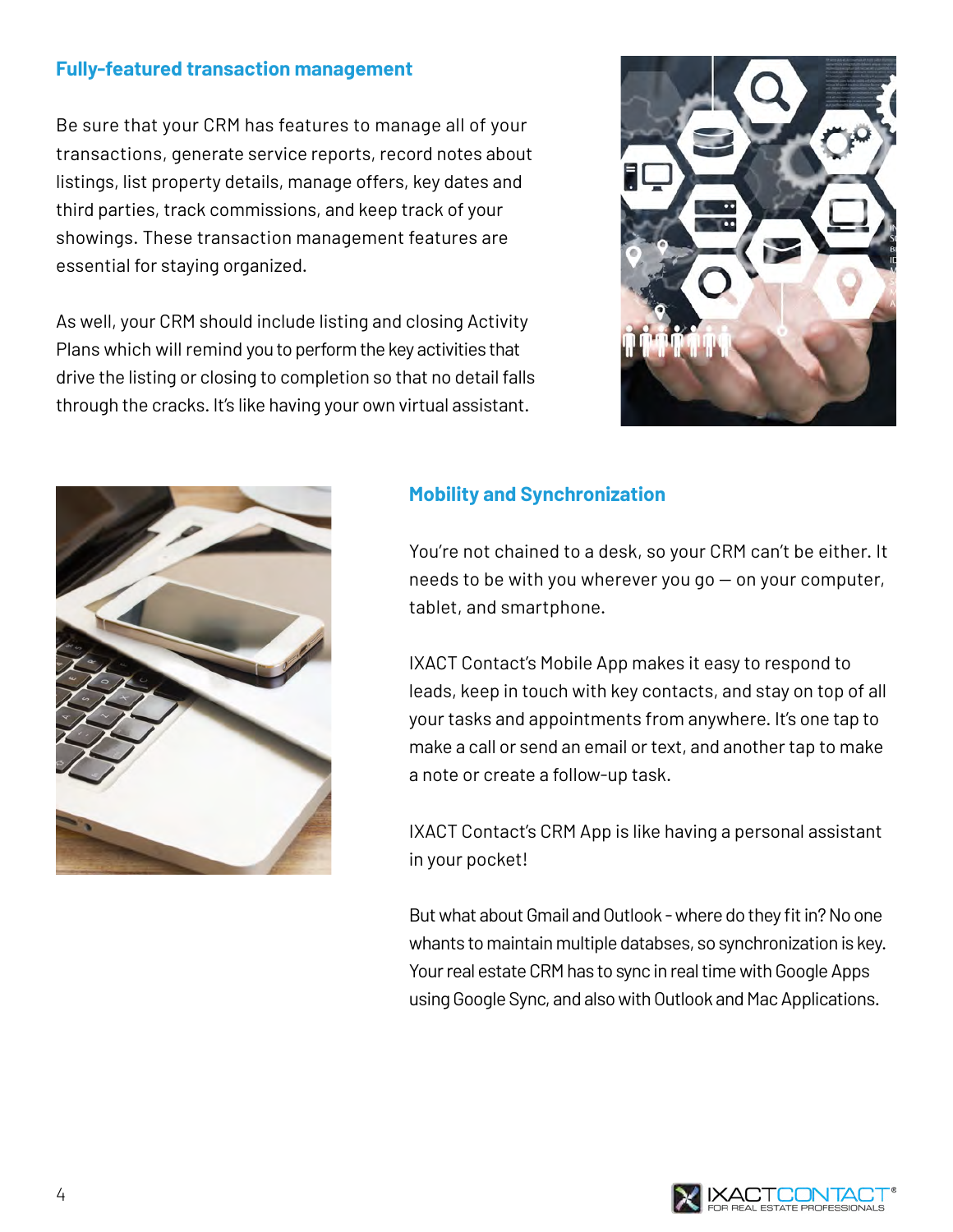# **2. Segment Your Database into Groups and Categories**

In order to have relevant, personalized conversations with your SOI and organize your business effectively, you need to categorize your contacts. The first thing you'll want to do is assign every contact to the appropriate contact type: prospect, client, business-to-business, or personal. This is the most basic form of segmentation and it's so important to be communicating with different contacts in different ways. The emails and letters you send to prospects should be completely different than those you send to clients.

To truly master contact management, you'll also want to go a step further and assign your contacts to relevant groups. These groups can be as simple as your "A List" and "B List." You might also create "community" groups, which allow you to capture the nature of your relationship with each contact. Church groups, community service clubs, sports teams, university alumni, and former co-workers are all good examples of categorization groups. Let's say you worked as a teacher in a previous career



and have many former colleagues in your contact database. Ideally, you'd like to send customized versions of your marketing communications to these people, with part of the content in each email or letter reflecting your background and shared experiences as a teacher. Customizing your marketing communications in this way makes them more personalized and relevant and in turn increases their effectiveness. By creating a group called "Teaching Colleagues," your real estate CRM makes it incredibly easy to execute these kinds of high-impact communications.

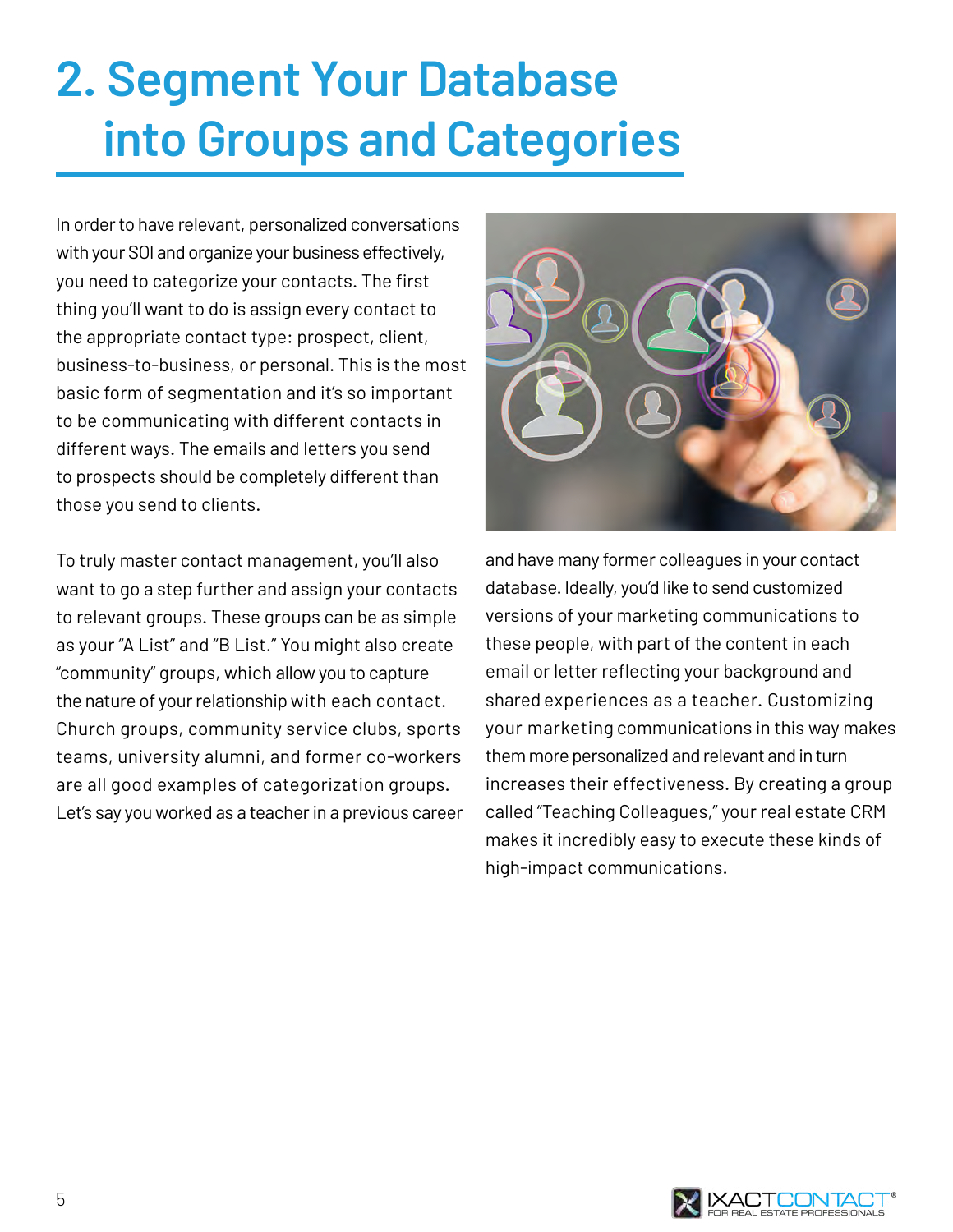## **3. Gather More Information on Your Contacts as Time Goes By**

No one is expecting you to have oodles of information on each one of your clients off the bat. But the more information you can gather over time, the better. The information you need goes above and beyond phone number, mailing address, and email. We're referring to interests, hobbies, birthdays, and various details on a contact's partner and children. This will enable you to carry out our next point, which is the ability to have meaningful and relevant conversations.

Although it's highly advantageous for you to have this type of detailed information on each one of your contacts, the process takes time. You're not going to want to sit down with a client and interview them. But people do like to talk about themselves so next time you're speaking with someone in your SOI, ask how their weekend was. I'm sure a number of things will come up naturally – maybe they'll mention their son Michael's baseball final and their cottage outside town. If you have 30 seconds to show

genuine interest in a client beyond the business at hand, you'll be surprised at how much information you'll learn.

When you're on the phone with a client, use that as an opportunity to ask if they'd like a recommendation on a reputable home professional like a handyman, hardwood flooring specialist, or electrician.

Referring other business professionals is a win-winwin situation. It's a win for your clients because you're providing them with names and numbers of people they need – reliable, affordable, and trustworthy home professionals. It's a win for your business partners because you're sending business their way. And of course it's a big win for you because 1) you're providing value to your clients over time and staying "top of mind" with them, and 2) because the people you refer will reciprocate over time and refer their clients to you.



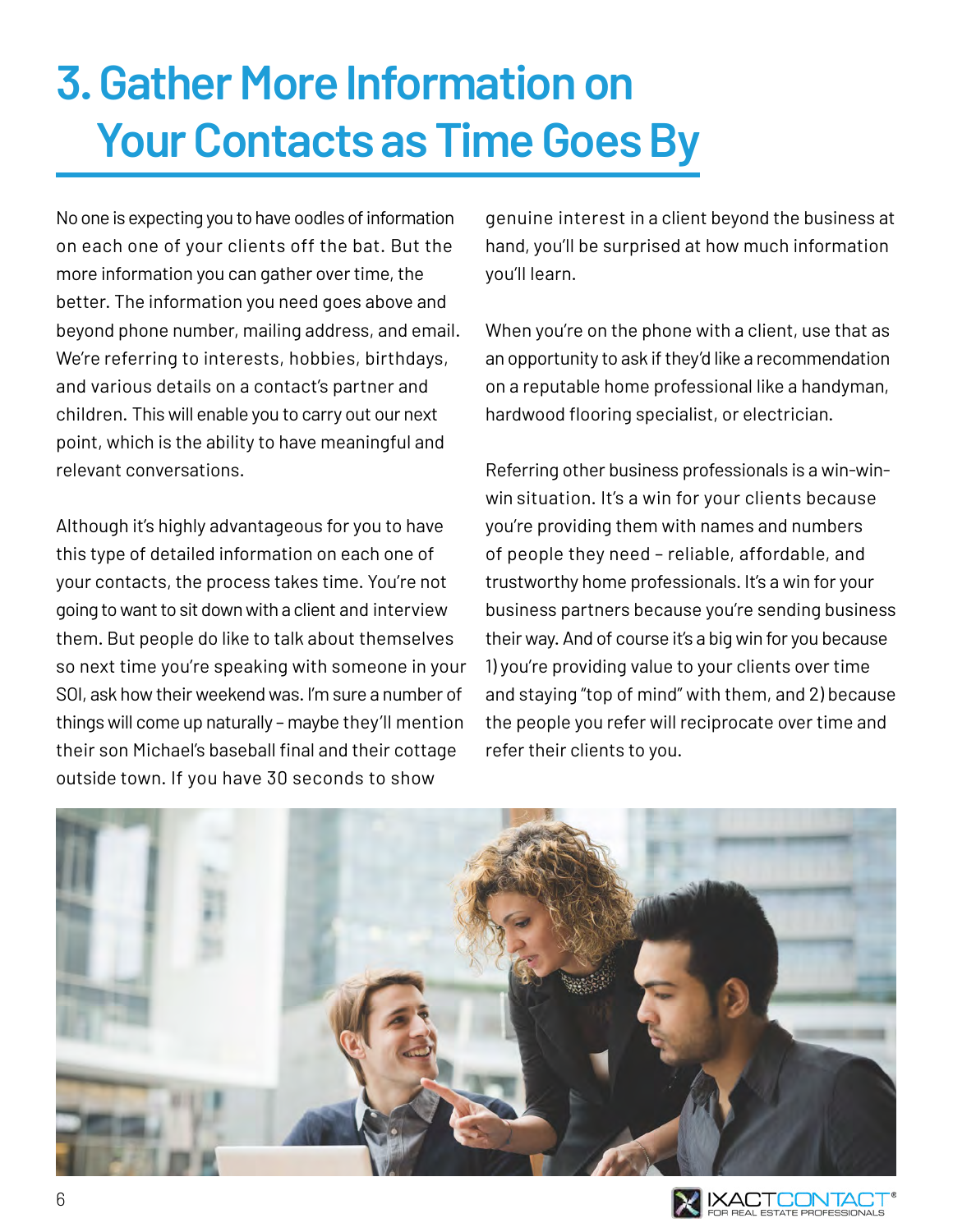## **4. Use Your Information to Have More Meaningful Conversations**

You have all this great information on your contacts. You know John Fleming's birthday, you know he loves Honduran cigars, and you know that his son Jimmy plays basketball. Why is this valuable? Well, imagine how John would feel if you not only sent him a card on his birthday but also a box of Honduran cigars? Imagine how he would feel if the next time you spoke with him, you asked about how Michael is doing in his basketball league?

Imagine not dreading that call to a past client because you now have something to talk about that's relevant to their life. Getting to know your contacts as real people is so vital to building those lifelong relationships. Who do you think John will refer next time he's asked about a real estate agent? You!

And be sure to wish your clients a Happy Birthday and Happy Home Purchase Anniversary when the time comes. Your CRM will remind you when these dates arise and give you a selection of e-Cards to choose from. Doing these things sounds small, but are huge from a relationship-building standpoint!



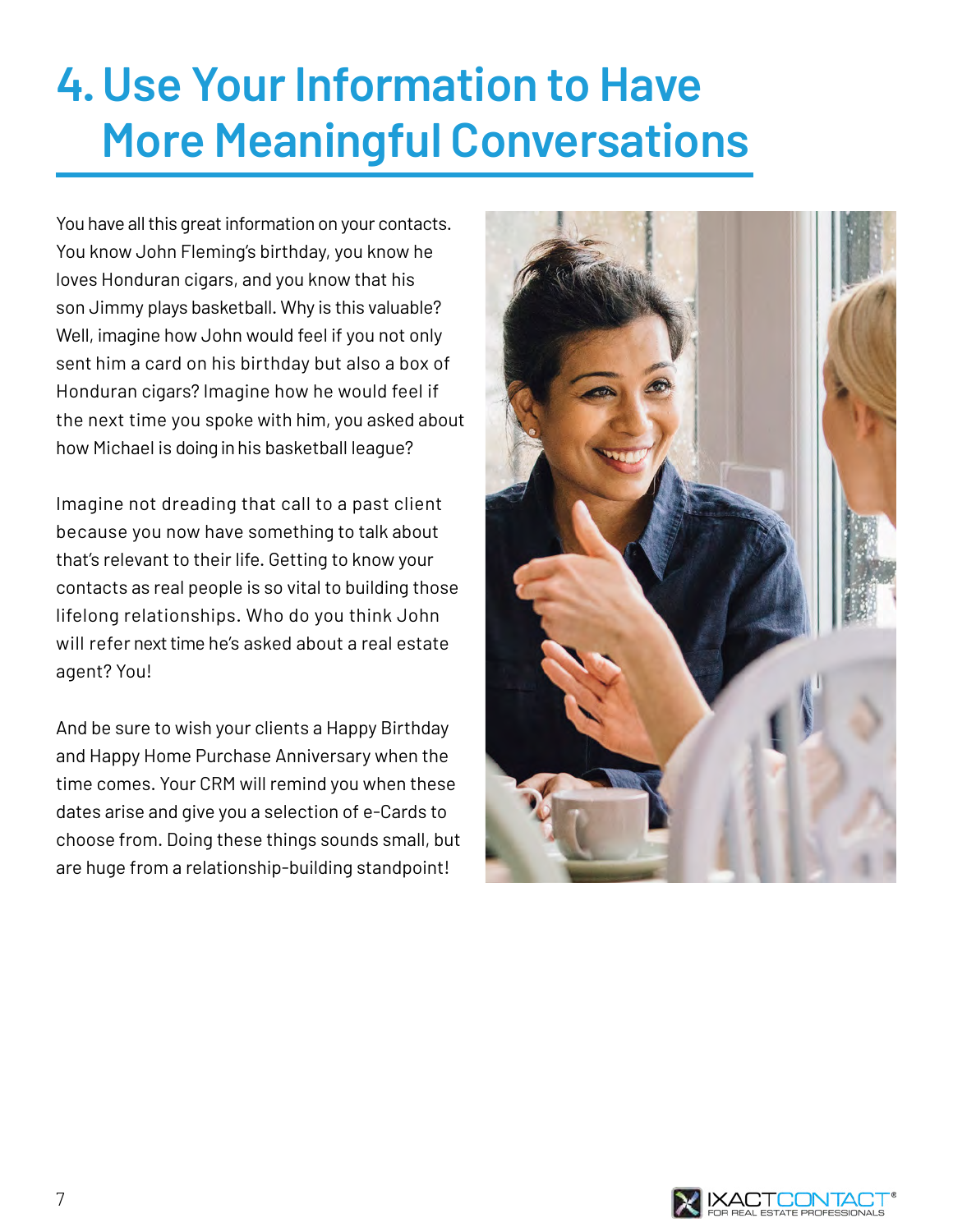## **5. Build a Marketing Plan that Grows Your Business**

You've invested in a real estate CRM system, grouped your contacts, and have some great information on most of them. Now this is where the fun comes in. You have built the foundation to market to your past clients and prospects in a meaningful way. In order to get results, your communication needs to be targeted, personalized, and relevant. Your real estate CRM will allow you to easily select a group or number of groups and then send a personalized mass email out or select a group and create mail merge letters and labels.

In order to really supercharge your marketing plan, you need to assign different Activity Plans to different categories of contacts. For example, you'll want to ensure you have an Activity Plan for that first time buyer, an Activity Plan to get that expired listing, and yet another Activity Plan that will allow you to make certain you're nurturing your relationships with past clients after you've found them their dream home.

Activity Plans, also known as drip marketing campaigns, are specially created for you and pre-loaded into your CRM. The goal of the campaigns are to convert your leads into clients.

Each marketing campaign should include a number of professionally written email or letter templates that help differentiate YOU from other agents. Once you assign a drip marketing campaign to a contact, the emails in the plan are sent out automatically on a regular basis without any work on your part.

And it's not just emails that get sent out. At set points in time, your CRM will remind you to pick up the phone and give the contact a call.

When you're busy and don't know how to best handle your leads and convert them, it's easy for business to fall by the way side. With the right tools, you can automate some of your marketing and become a more effective real estate agent.



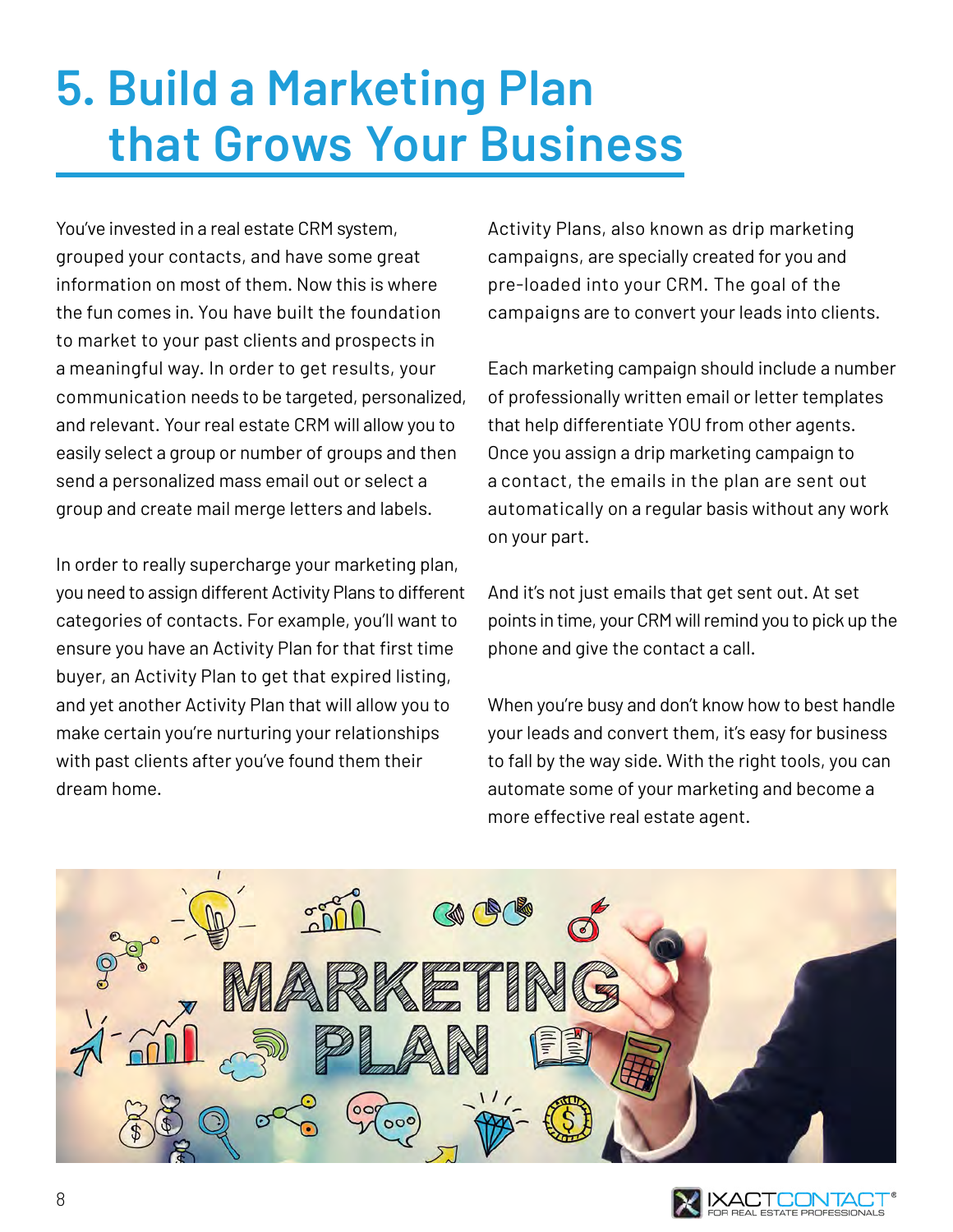### **Creating an Effective Multi-Channel Keep in Touch Plan**

To excel in effective real estate contact management you need to have a keep in touch plan, and ideally that plan should take a multi-channel approach. This means you should keep in touch in a number of ways, such as face-to-face meetings, phone calls, emails, and direct mail. Keeping in touch in a variety of ways is something that top real estate trainers and coaches agree upon. While it may seem like a lot of work, the reality is that with the right real estate CRM it can be done fairly quickly and easily.

The way to implement a multi-channel approach is to segment your contacts database into three categories, an A-List, B-List, and C-List, and apply the communications methods that give you the best return on your investment. Your A-List would include all current and past clients, hot prospects, and active referral sources. Your B-List would include the rest of your prospects, while your C-List would include everyone else in your database.

While the best approach to keeping in touch is a highly personal thing, here's a starting point to get you thinking:

| Communications<br>Per Year | A-List | <b>B-List</b> | C-List |
|----------------------------|--------|---------------|--------|
| Meetings                   |        |               |        |
| <b>Phone Calls</b>         |        | 2             |        |
| <b>Direct Mailings</b>     | 12     |               |        |
| Emails                     | anv    | 12            | 12     |

If these numbers don't feel right to you, use the model and define your own multi-channel approach. It's far more realistic than hoping (and failing) to give everyone in your database a call every month, as so many coaches would like you to do.

And it's far more effective than giving up entirely and watching all the referral and repeat business that should have been yours fade away into nothing.

When it comes to meeting with clients face-to-face, you might want to consider loyalty-building events like client appreciation nights and home expert seminars (more info about this later). People remember events. That's why hosting something like a client appreciation event can be so effective. It makes clients feel special just to be invited. Even those who don't attend will rarely forget the extra effort you've made.

The type of event should suit your personality. If you're not the kind of person who feels comfortable making sure everybody is introduced and having a good time, then choose a less social event like a movie morning.

Planning and execution is key. Give yourself plenty of time to take care of all the details. You want everything to go off without a hitch. Better yet, use the Group Event functionality built into your CRM to manage and automate the entire process. A real estate contact management system is vital here.

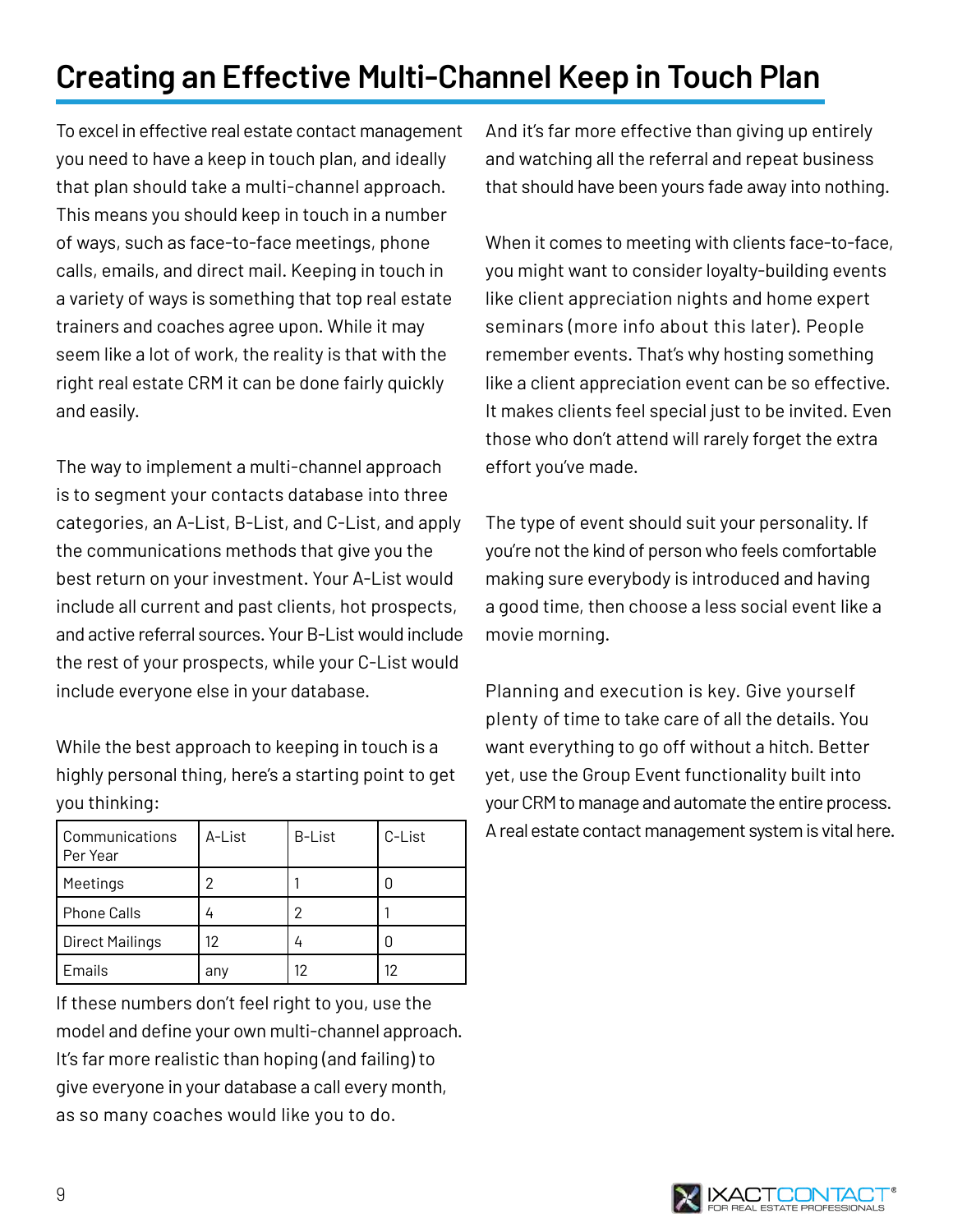### **Sponsoring a Home Expert Seminar**

Sponsoring a "Home Expert" seminar is a powerful way to build loyalty in real estate sales; this, in turn, leads to more repeat business and referrals. It's a smart real estate prospecting technique and a great way to build loyalty with those in your sphere of influence (SOI).

Here's how to sponsor a home expert seminar: Invite a home expert to do a seminar for your clients and prospects. This can be an interior designer, kitchen remodeler, mortgage broker or lender, landscape contractor, or any other professional you know and respect.

Then, make the necessary arrangements for room rental, catering, etc. and send out invitations to your clients and prospects.

Why would a home expert agree to this? Sponsoring this type of seminar is a win-win-win situation for everyone involved.

For example, let's say you invite an interior designer to talk to your clients about creating or renovating a home office. The interior designer wins because she gets a chance to talk to a group of potential customers. Your clients win because they receive great information and get to ask the expert questions. And you win because you made it all happen – and everyone knows it.

Sponsoring a Home Expert seminar takes some work, but it's worth it. You'll build the loyalty of your current clients and prospects – even among those who receive your invitation but choose not to attend!



### **Important Tips for Success**

- **• Choose your guest expert carefully. You must have confidence that he or she will do a great job and deliver an engaging fact-filled presentation.**
- **• Organize the event carefully. Don't just throw it together. Use the Group Activity Plans feature in your real estate CRM to plan the event and make sure everything goes off without a hitch.**

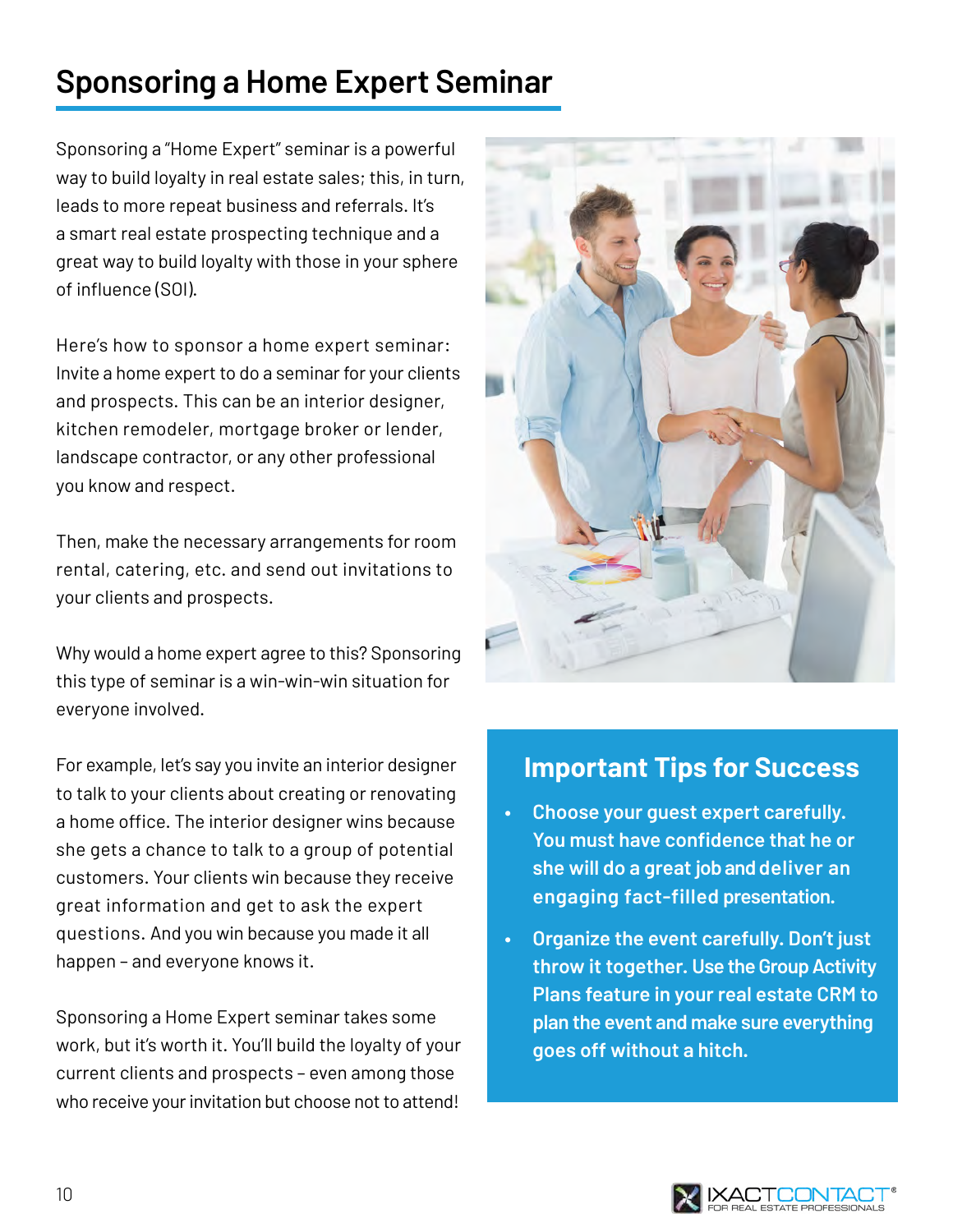### **Identify the Hot Leads Hiding in Your Database**

We discussed the importance of email as part of your overall keep in touch strategy. The best real estate contact management software and email marketing solutions offer Email Campaign Reports. These reports give you insight into your email marketing efforts; they provide you with data on who and how many people opened a mass email you've sent out, who and how many people clicked on links within your email, and which emails bounced.

Here are three ways you can take your email marketing to the next level with campaign reports:



#### **Identify HOT leads**

Use the Email Campaign Reporting feature in your real estate contact management software to see who opened your email and how many times each person opened it. You may find that a handful of leads have opened and read your emails, and even clicked on your link(s) multiple times. This is a good indication that they're hot leads YOU need to get in touch with right away. They're interested and engaged with the content you've sent out (perhaps it was a just listed or just sold e-flyer). Set them up on a drip marketing campaign and give them a call!

#### **Improve the effectiveness of your campaigns**

You don't want to engage in email marketing with a blindfold on. But if you're not tracking your success, that's just what you're doing. With Email Campaign Reports, you can experiment with which content resonates best with your real estate database/ sphere of influence (SOI) and then make changes accordingly to improve your open rates and click-through rates. There are REALTORS® out there who have been sending out mass emails for years and have never been able to clearly see that their open rates have dramatically slipped and that their list is getting smaller and smaller. You don't want to be one of those agents.

### **Maintain a clean real estate database**

Since campaign reports let you view bounce backs, you can remove email addresses from your database that have hard bounced (those where the address is no longer valid). Remember that a lot of real estate contact management software that exists today doesn't give you the ability to do this so be sure to choose a CRM, or a dedicated email marketing solution, to send out your mass emails. If you don't, you run the risk of 1) not fully understanding how many people are receiving your emails, and 2) having a disorganized and muddled database.